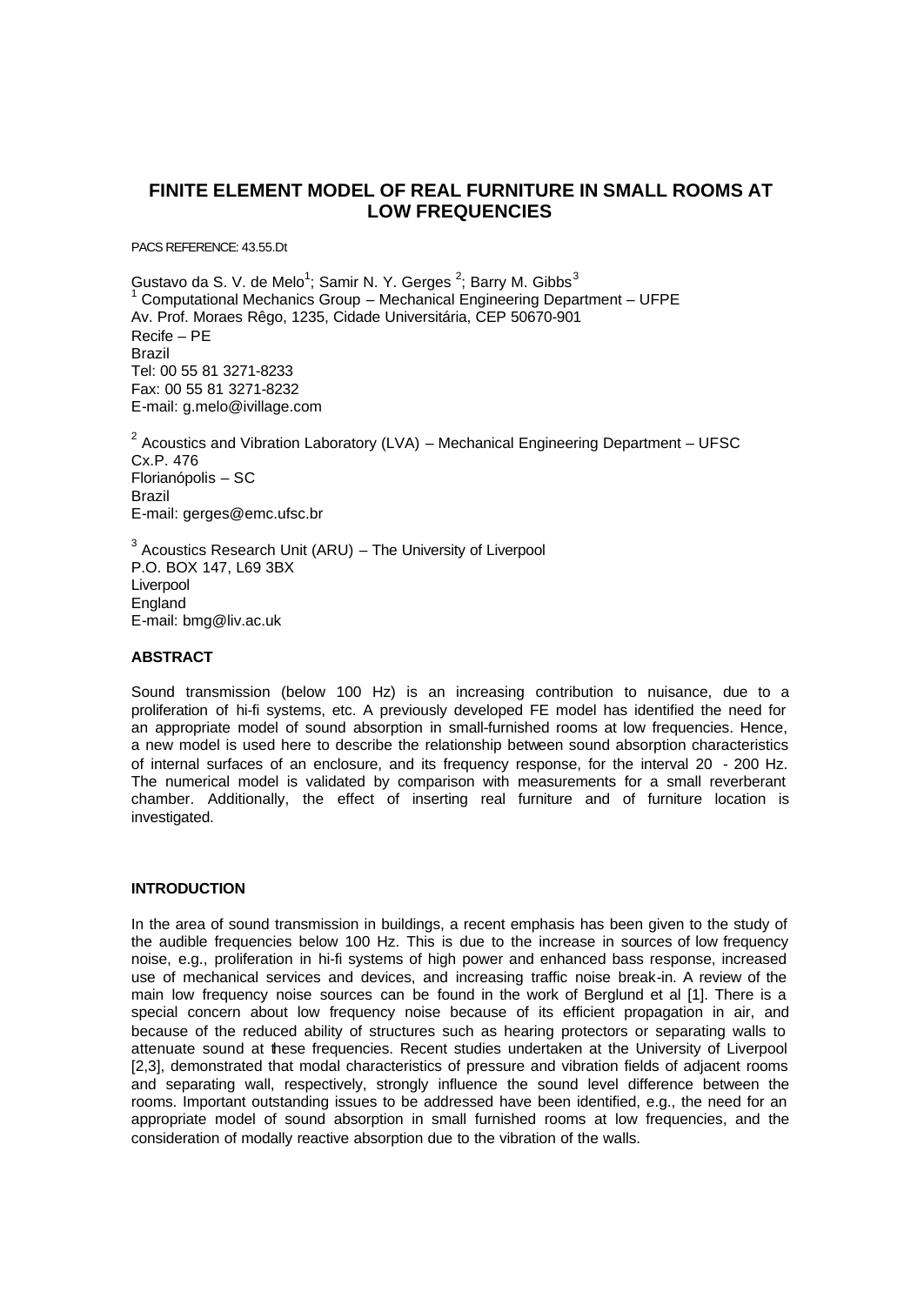In previous papers [4,5], the effect on the acoustic properties of an enclosure produced by an idealized element of furniture (the standard unit) has been investigated. Those works dealt, respectively, with solid and absorbent versions of the standard unit. In this paper, an investigation of the effect on low frequency room response of including real furniture is described. A single element of furniture, a large armchair, also was introduced in the numerical model, using the knowledge developed during the standard unit investigations.

# **CHOSEN ELEMENT OF FURNITURE**

The element of furniture used in this work was a large armchair. It was selected as being representative of traditional furnishing, particularly in British homes. The chair was constructed of a timber frame, with steel spring seat supports. The frame and springs were covered with dense fibrous material, which in turn, was covered with low density fibre padding and cushions. The covering was a thick-woven textile. The overall dimensions were 0.85 m x 0.85 m x 0.85 m.

#### **MEASUREMENT SYSTEM**

As in [4,5], the empty room used as a reference was a small reverberant chamber of the Acoustics Research Unit of the University of Liverpool. The room dimensions are 5.78 m x 3.04 m x 4.24 m. Measurements were carried out with a loudspeaker and two microphones placed at corners of the enclosure, in order to excite and measure as many acoustic modes as possible. The measured frequency response (sound pressure level versus frequency) was obtained using a Maximum Length Sequence based system (MLSSA) in the Power Spectrum mode [6]. See [4] for a schematic of the experimental set-up. The armchair was positioned on three different locations within the room (centre of room floor, centre wall, and corner).

# **NUMERICAL MODEL**

The procedure for numerically modelling the effect of introducing real furniture was similar to that adopted for the standard unit [3-5]. The preliminary measurements indicated a small change in response on introducing the chair, particularly below 100 Hz. This has practical significance. If furniture does not have a significant effect in this frequency region then it need not be included as a correction to the measured sound level difference between rooms.

A model of the armchair, including detail of its geometry, was introduced in the room numerical model, at the central floor position (see Fig. 1). The model was constructed using Sysnoise [7].



Figure 1 - Armchair at central floor position represented by the Chair model.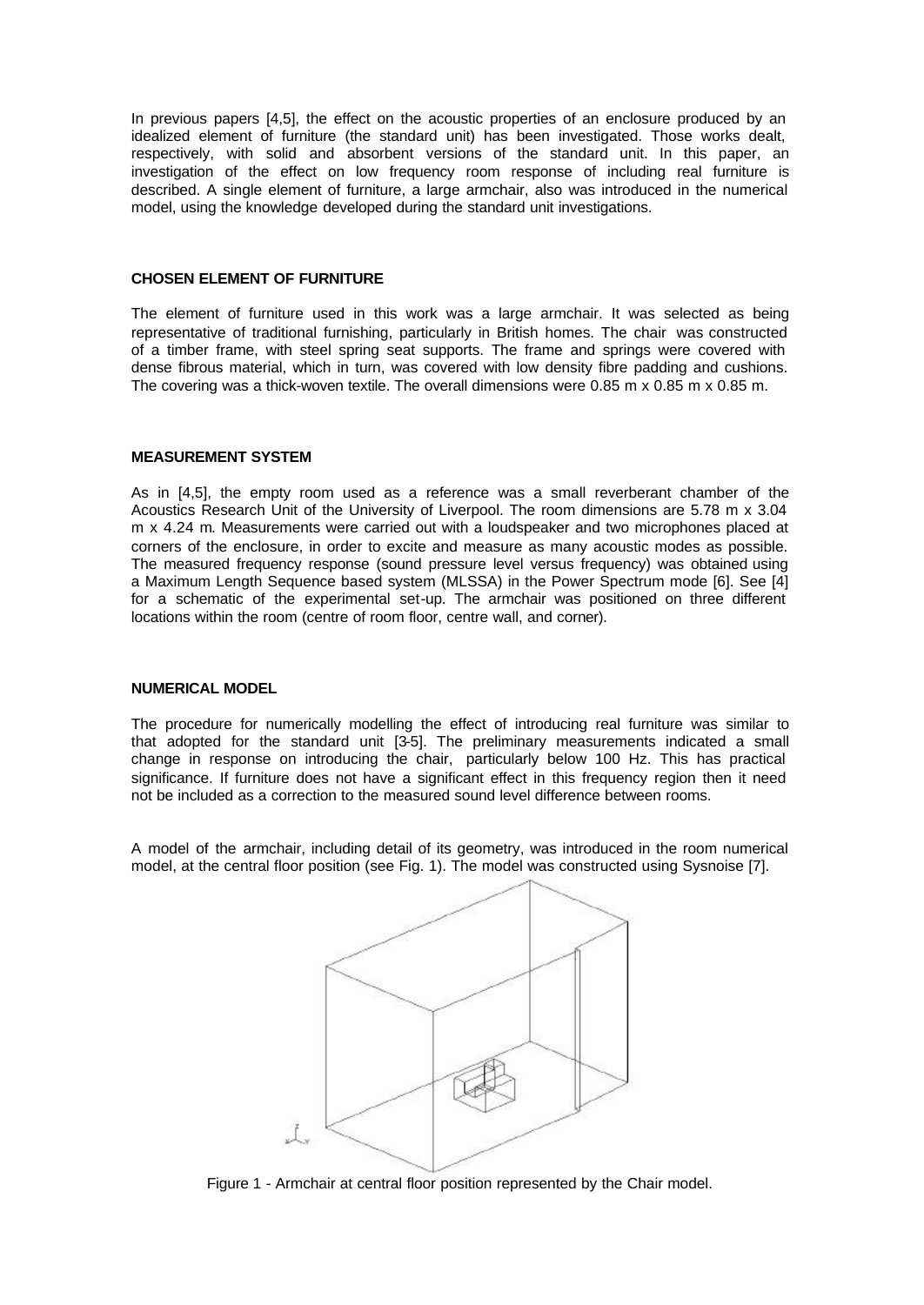Constant absorption coefficients were applied to the room internal surfaces, and to the chair surfaces. As in [3-5], sound transmission through the modelled armchair was not included. This contradicts an approach by Estorff and Karstedt (2000) in a study of numerical representation of vehicle seats, where it was assumed that the transmission of sound waves through the seats had a significant effect on the sound pressure distribution in a car [8]. However, while this may be the case at higher frequencies (that work considered frequencies up to 600 Hz) and for smaller enclosures such as a car cabin, this was not observed during the investigations for the standard unit (see [4]), and, consequently, the same approach utilised previously was used in the investigation of real furniture.

A parametric survey was performed by prescribing different values of pure real admittance to the chair surfaces in the numerical model, corresponding to frequency invariant absorption coefficients of 30%, 50%, and 70%. The results were obtained for the chair placed at the centre wall position. Fig. 2 presents level differences obtained in  $1/12<sup>th</sup>$  octave bands between measurement and predictions for Chair model with *a* = 30%, *a* = 50% and *a* = 70% assigned to the chair boundaries, respectively (a value of absorption coefficient of 2% was applied to the room boundaries). The figure shows that, despite a variation in *a*, the level difference was not significantly altered over the observed frequency range, particularly up to 37 Hz. Above this frequency, the results still presented strong similarities with a variation not larger than 4 dB (at 140 Hz) between the two extreme cases. In general the parametric survey indicates that the chair absorption is playing no significant role in modifying the room frequency response, and the intermediary absorption coefficient of 50% assigned to the chair boundaries was adopted in the investigation of the effect of the armchair on the reference FRF (empty room).



Figure 2 - Level differences between measurement and prediction of Chair model at centre wall  $\frac{1}{2}$  position. ( $\overline{0}$ )  $a = 30\%$ , ( $\overline{1}$ )  $a = 50\%$ , and ( $\overline{0}$ )  $a = 70\%$ .

# **RESULTS**

Figs. 3, 4, and 5 present the level difference (measured and predicted) in  $1/12^{th}$  octave bands for the armchair placed within the room at central floor, centre wall, and corner positions, respectively. For the armchair at the central floor position (Fig. 3) both measured and predicted levels indicate that below 90 Hz the presence of the armchair has no significant effect on the room frequency response (considering the empty room results as a reference). For such interval the average level difference is 0 dB  $\pm$ 1 dB. Above 90 Hz, the measured level difference presents a mean value of approximately 2 dB with a variation 0 dB to +5 dB. The predicted level difference did not present similar behaviour below 90 Hz, overestimating measurements by 2 dB on average. Above 90 Hz the numerical results matched measurements.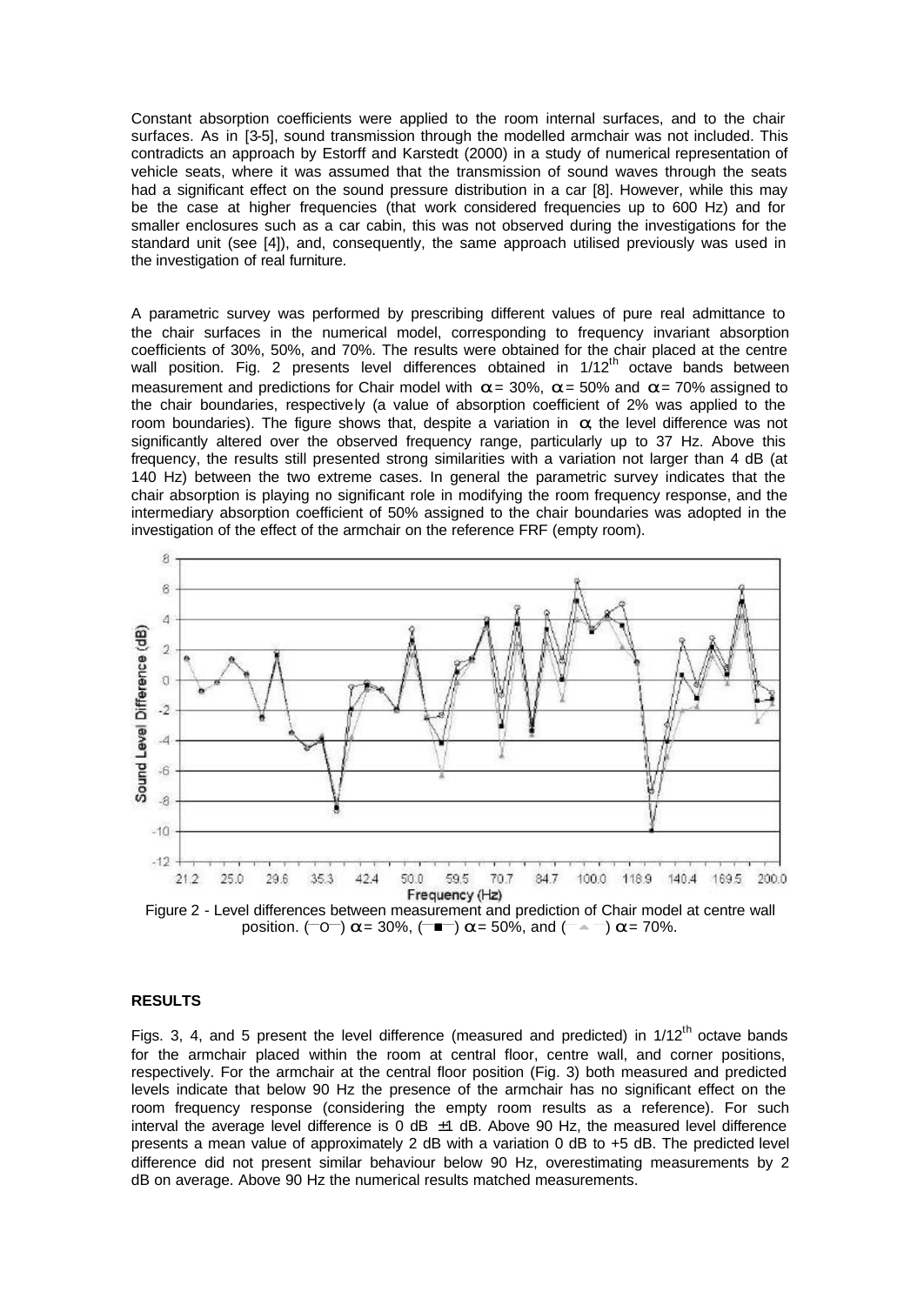

Figure 3 - Results for the armchair in the centre of the room floor: comparison between ( $\Box$ **n**) measured and  $(-0-)$  predicted level differences in 1/12<sup>th</sup> octave bands.



Figure 4 - Results for the armchair in the centre wall position: comparison between ( $\equiv$ measured and ( $\overline{\circ}$ ) predicted level differences in 1/12<sup>th</sup> octave bands.



Figure 5 - Results for the armchair in the corner position: comparison between (**\_\_n \_\_**) measured and ( $\Box$ ) predicted level differences in 1/12<sup>th</sup> octave bands.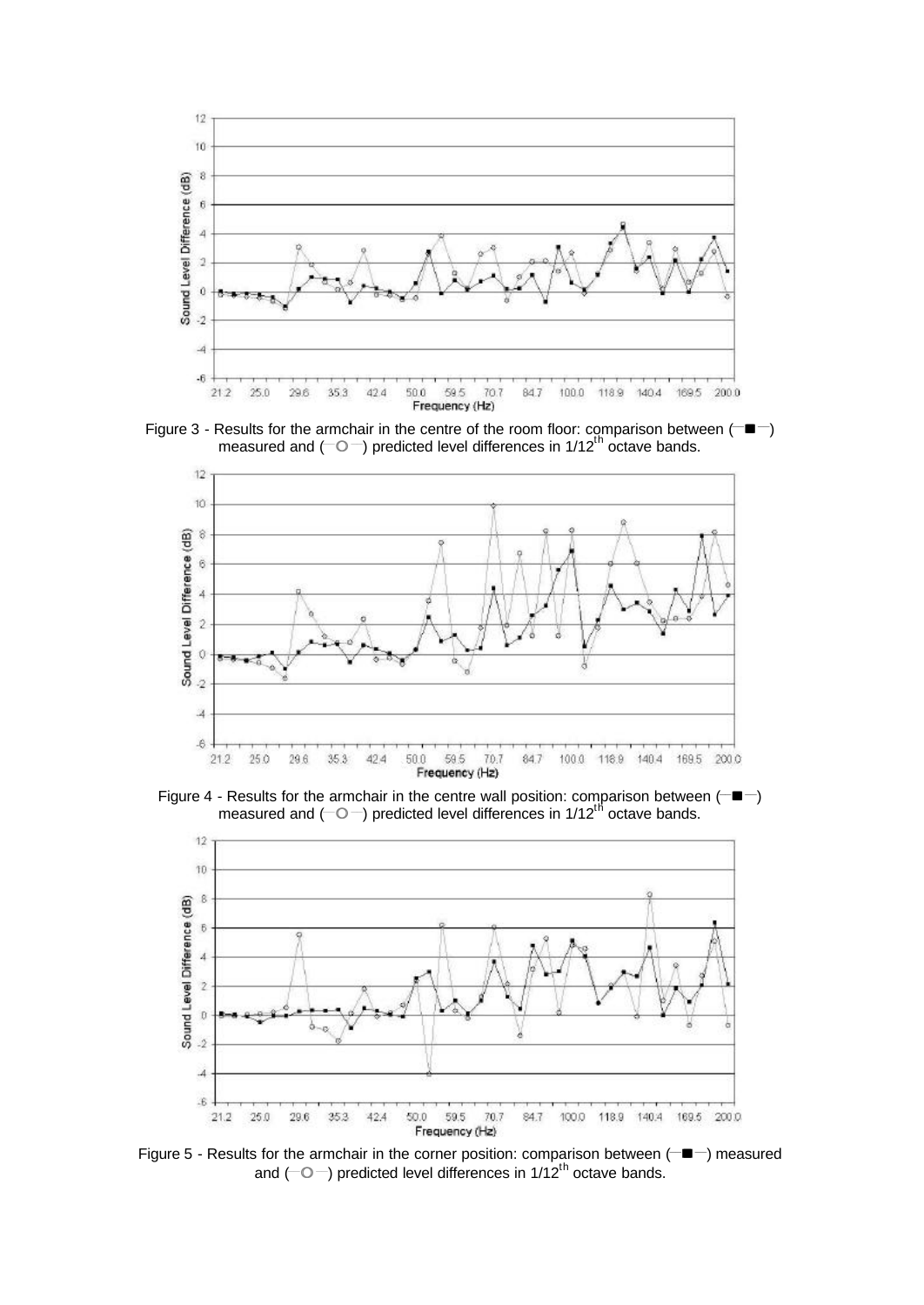The one-twelfth octave band results for the armchair in the centre wall position (Fig. 4) indicate an average level difference of 0 dB  $\pm$ 1 dB below 66 Hz. Above this frequency, the measured level difference is on average 3 dB with a variation 0 dB to +8 dB, whereas the predicted level difference is on average 4 dB with a variation -1 dB to +10 dB. The results for the armchair in the corner position (Fig. 5) show that the room response is altered above 50 Hz by an average value of 2 dB with a variation 0 dB to +6 dB for the measured level difference. In general, the predicted level difference was observed to match measurements.

Fig. 6 shows the effect of the armchair on the reference FRF, this time in one-third octave bands. The measured level differences to this resolution are on average 0 dB up to 63 Hz, 50 Hz, and 40 Hz for the chair placed in the central floor (Fig. 6a), centre wall (Fig. 6b), and corner position (Fig. 6c), respectively. Fig. 6a shows that above 63 Hz the average difference is 1.5 dB with a variation  $+1$  dB to  $+2$  dB when the armchair was centrally located. For the centre wall position, Fig. 6b shows that above 50 Hz the average difference is 2.5 dB with a variation  $+2$  dB to  $+4$  dB. Fig. 6c shows that when the chair was located in a room corner the average difference is of the order of 2 dB with a variation +1 dB to +3.5 dB. Independently of the chair position, the agreement between predicted and measured level differences was observed to improve with increasing frequency, and one possible reason for the observed discrepancies below 80 Hz is the used approach, in which a frequency invariant absorption coefficient of 50% was assigned to the chair boundaries. While such value may be representative of the chair absorption at frequencies above 100 Hz, it is likely to overestimate the absorption process at lower frequencies.

## **CONCLUSIONS**

In this paper a description was given of an investigation of the effect of a real element of furniture on room frequency responses. From the previous investigations described in [3-5] it was assumed initially that, at low frequencies, real furniture would in general behave as solid objects covered by a layer of absorption. However, experimental results presented in this work indicate that the introduction of an armchair at different positions within a reference room does not significantly alter the room frequency response. This was also confirmed by numerical results, where a parametric survey showed that similar FRFs are obtained, even though the boundary absorption characteristics of the modelled chair were increased up to 117% of the initial value. Thus, a detailed modelling of an absorptive element of furniture within an enclosure is not justified. Also, independently of the armchair position, no significant eigenfrequency shift was observed in the results. However, as found for the investigations with the standard unit (see [4,5]), the centre wall position was found to be, once again, the most influential, despite the overall small effect. Because of the small measured effect of the introducing chair, it was not necessary to use the refined model of furniture absorption, described in [3]. Still, the refined model is available for rooms of large volume and more furniture such as in commercial situations.

## **REFERENCES**

- [1] Berglund, B., Hassmen, P., Soames Job, R. (1996), *Sources and effects of low-frequency noise*, JASA, Vol. 99, N. 5, pp. 2985.
- [2] Maluski, S. (1999), *Low Frequency Sound Insulation in Dwellings*, Ph.D. Thesis, The University of Liverpool.
- [3] Melo, G. (2002), *Measurement and Prediction of Sound Absorption of Room Surfaces and Contents at Low Frequencies*, Ph.D. Thesis, Federal University of Santa Catarina (Brazil)/The University of Liverpool (England).
- [4] Melo, G., Gibbs, B., Gerges, S. (2001), A f*inite element model of sound absorption at low frequencies*, Euronoise-2001, Patras.
- [5] Melo, G., Gibbs, B., Gerges, S. (2002), *Finite element model of absorbent furniture in small rooms at low frequencies*, Abstract accepted for ICSV 9, Orlando.
- [6] MLSSA, Version 9.0 (1994), *Reference Manual*, DRA Laboratories.
- [7] SYSNOISE, Version 5.4 (1999), *User Manual*, LMS.
- [8] ESTORFF, O., KARSTEDT, W. Representation of seats in numerical models for vehicle acoustics. Rieter Automotive Systems, 1999.